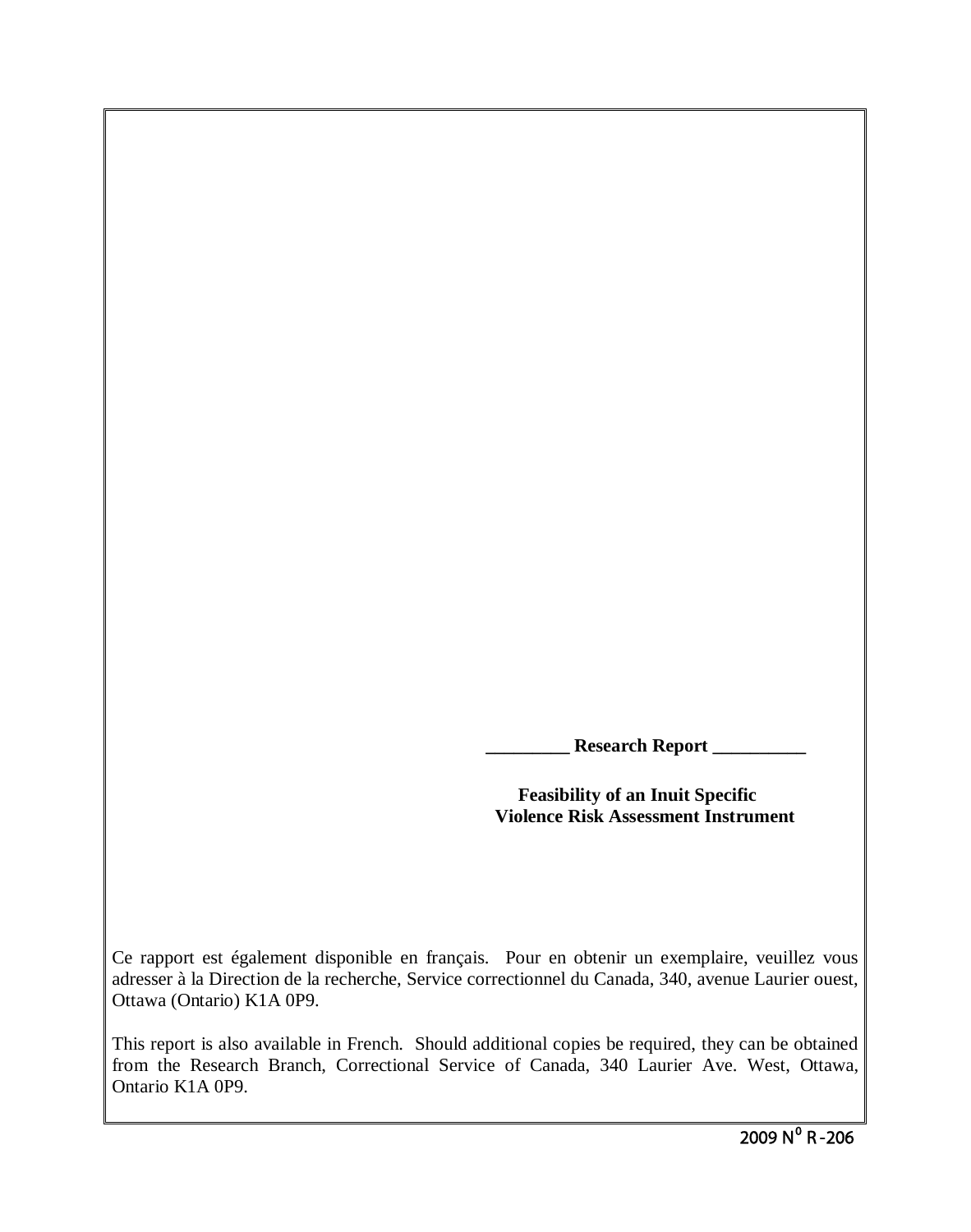### **Feasibility of an Inuit Specific Violence Risk Assessment Instrument**

Andrew J. R. Harris Colette Cousineau Caroline A. Pagé Paul Sonnichsen Steven Varrette

Research Branch Correctional Service of Canada

December 2009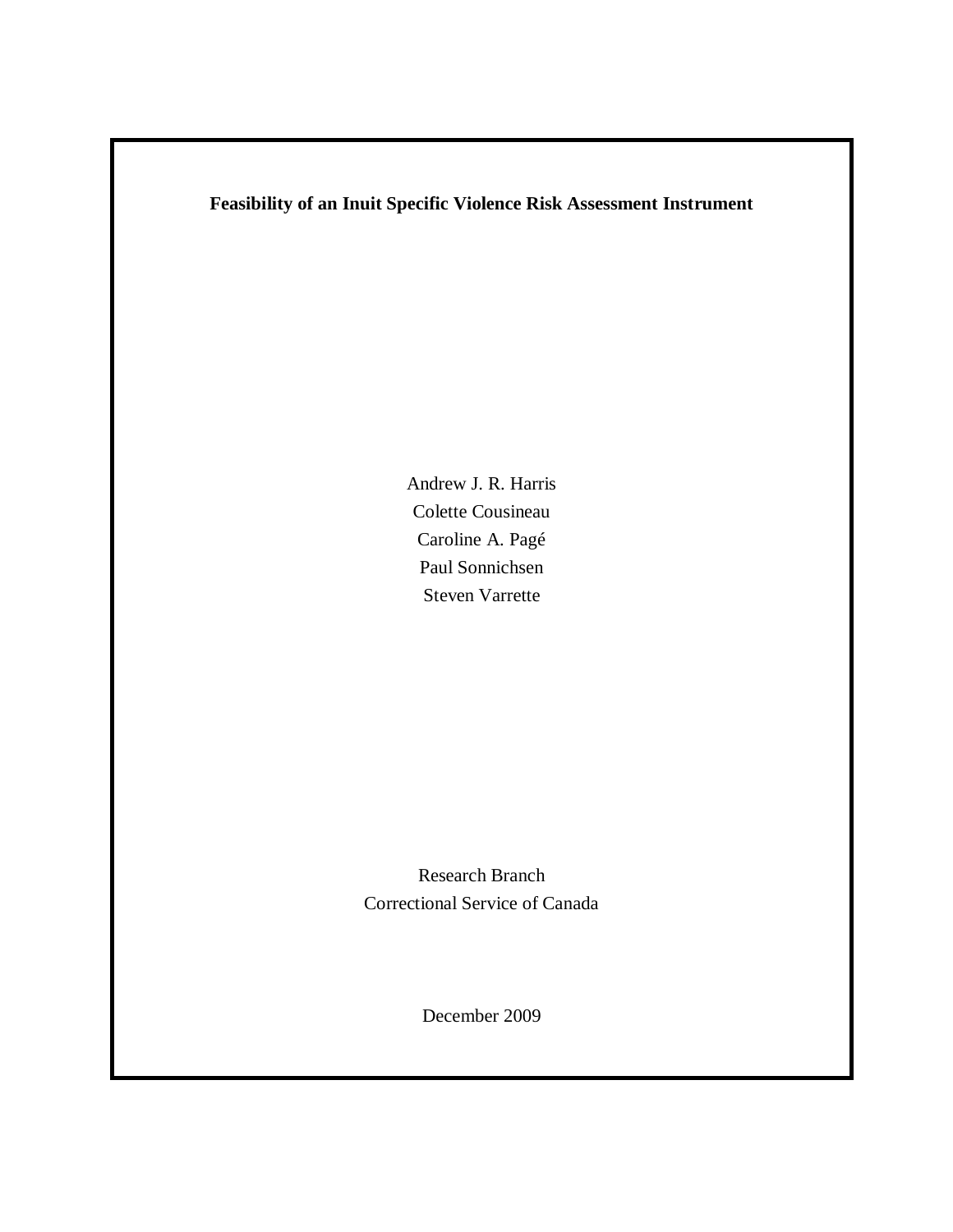## **ACKNOWLEDGEMENTS**

The authors would like to thank their colleagues Terry Nicholaichuk, Brian Grant, Rick Ruddell, Lynn Stewart, and Kyle Archambault for their thoughtful comments on earlier drafts of this paper.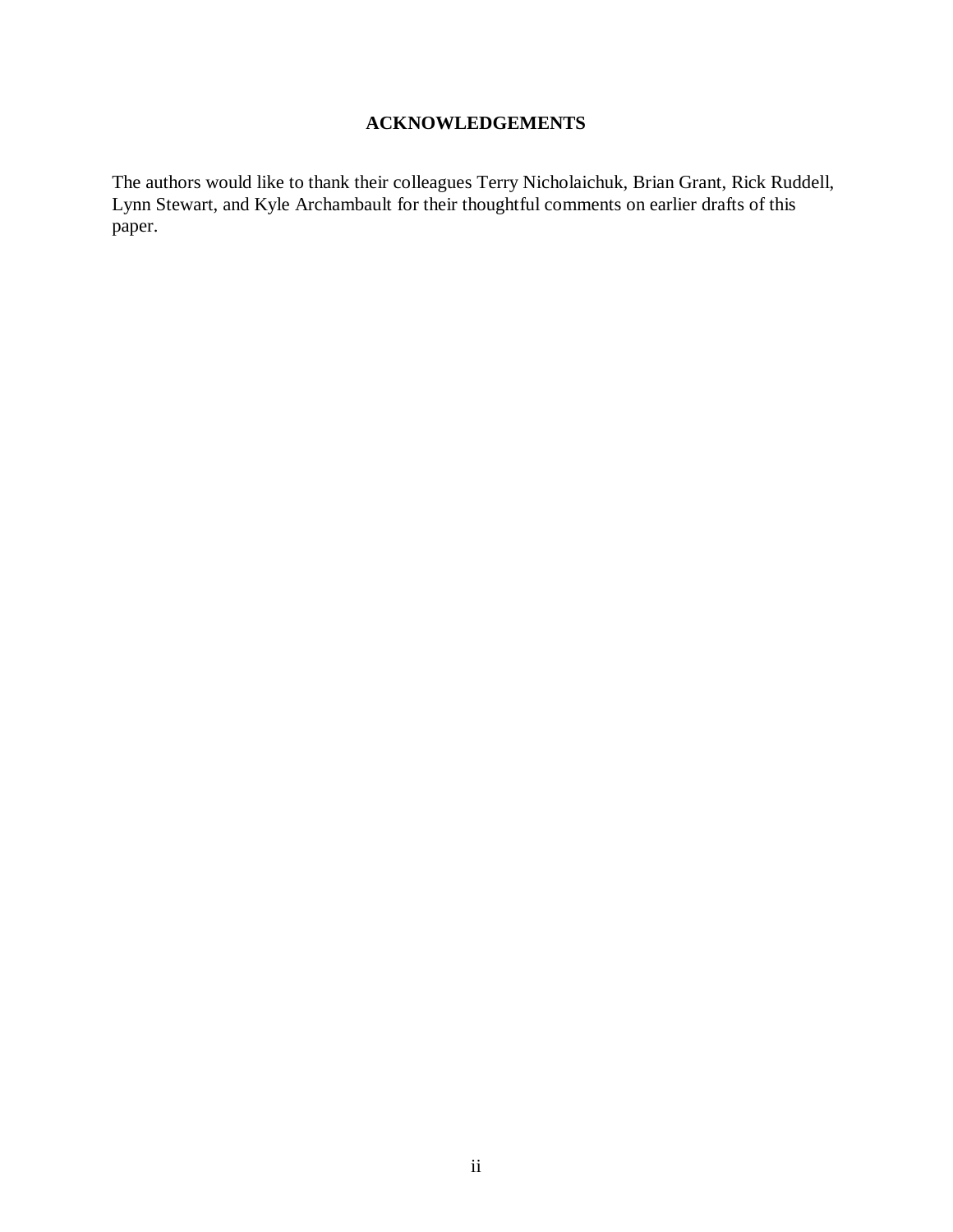#### **EXECUTIVE SUMMARY**

*The National Joint Board of Investigation (NJBOI) into the Release and Supervision of an Offender on Full Parole Convicted of First-degree Murder of his Parole Officer on February 22, 2006 in Yellowknife, Northwest Territories* (Correctional Service of Canada, 2005) recommended that the Correctional Service of Canada (CSC) and the National Parole Board "develop an appropriate statistical risk assessment tool specifically for Inuit offenders" (Recommendation 58, p. 162). A review was completed to assess the feasibility of undertaking this task with the conclusion that such an instrument would not add to the predictive capabilities of the Service. Reviewing selected characteristics of the Inuit population within the CSC, this analysis concludes that it would take more than 20 years to accumulate enough cases of violent (including sexual) release failure to meet minimal standards for the development of such an instrument. With the violent (and sexual) release failure rate being less than 2% (Public Safety Canada, 2008), we would expect less than one new violent (or sexual) offence per year, on average among released Inuit offenders. This extremely low base rate makes prediction ineffective (Mossman, 2008). A review of the research literature on structured risk assessment also indicated that current prediction tools, designed on much larger samples, may be as valid for Inuit offenders as for other offenders. Having addressed the specific question of the NJBOI there remains the need to explore how assessment of Inuit offenders could be improved. A consultative process is proposed for this work.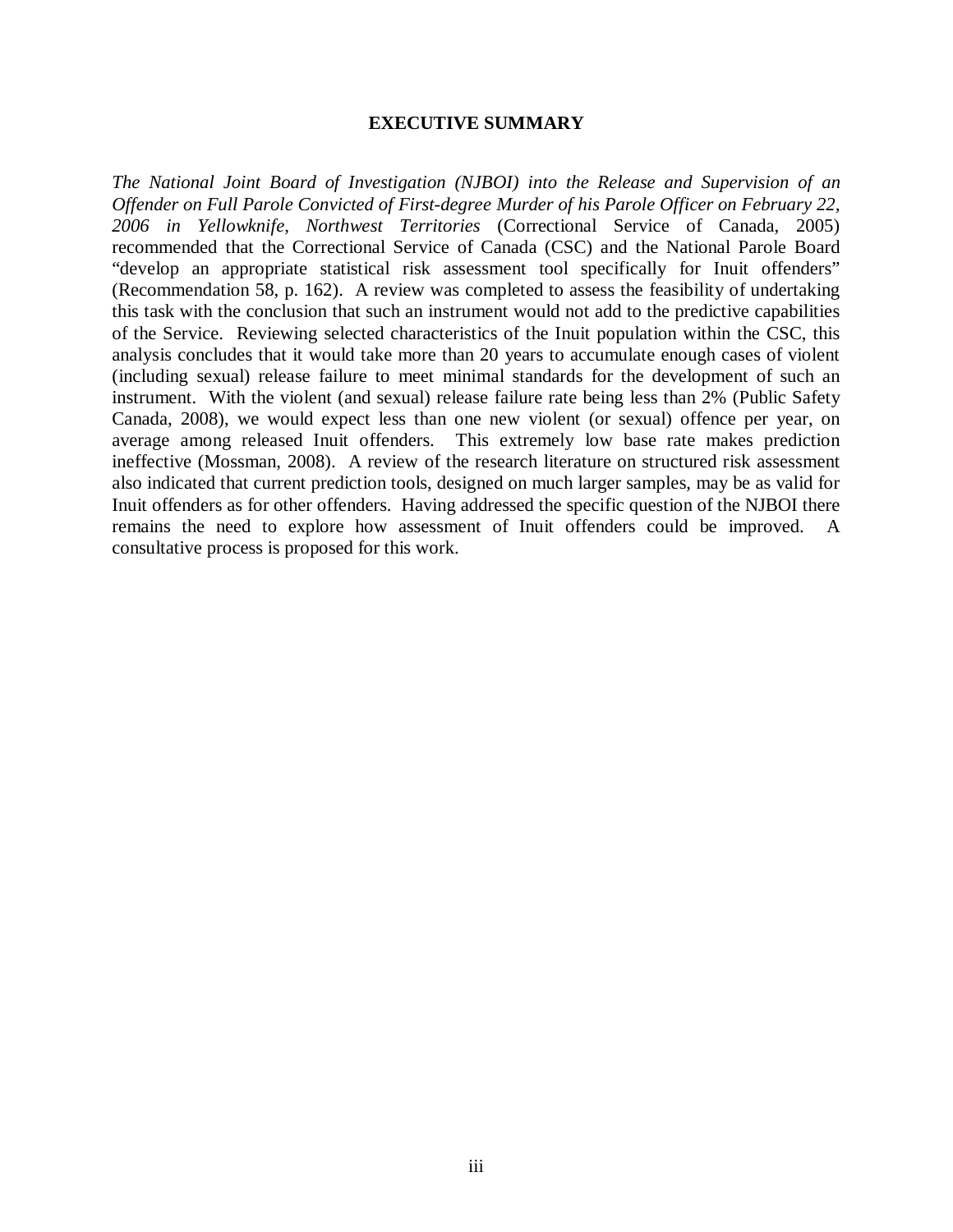# **TABLE OF CONTENTS**

| If we choose not to use actuarial tools with offenders from different cultural groups, |  |
|----------------------------------------------------------------------------------------|--|
|                                                                                        |  |
|                                                                                        |  |
|                                                                                        |  |
|                                                                                        |  |
|                                                                                        |  |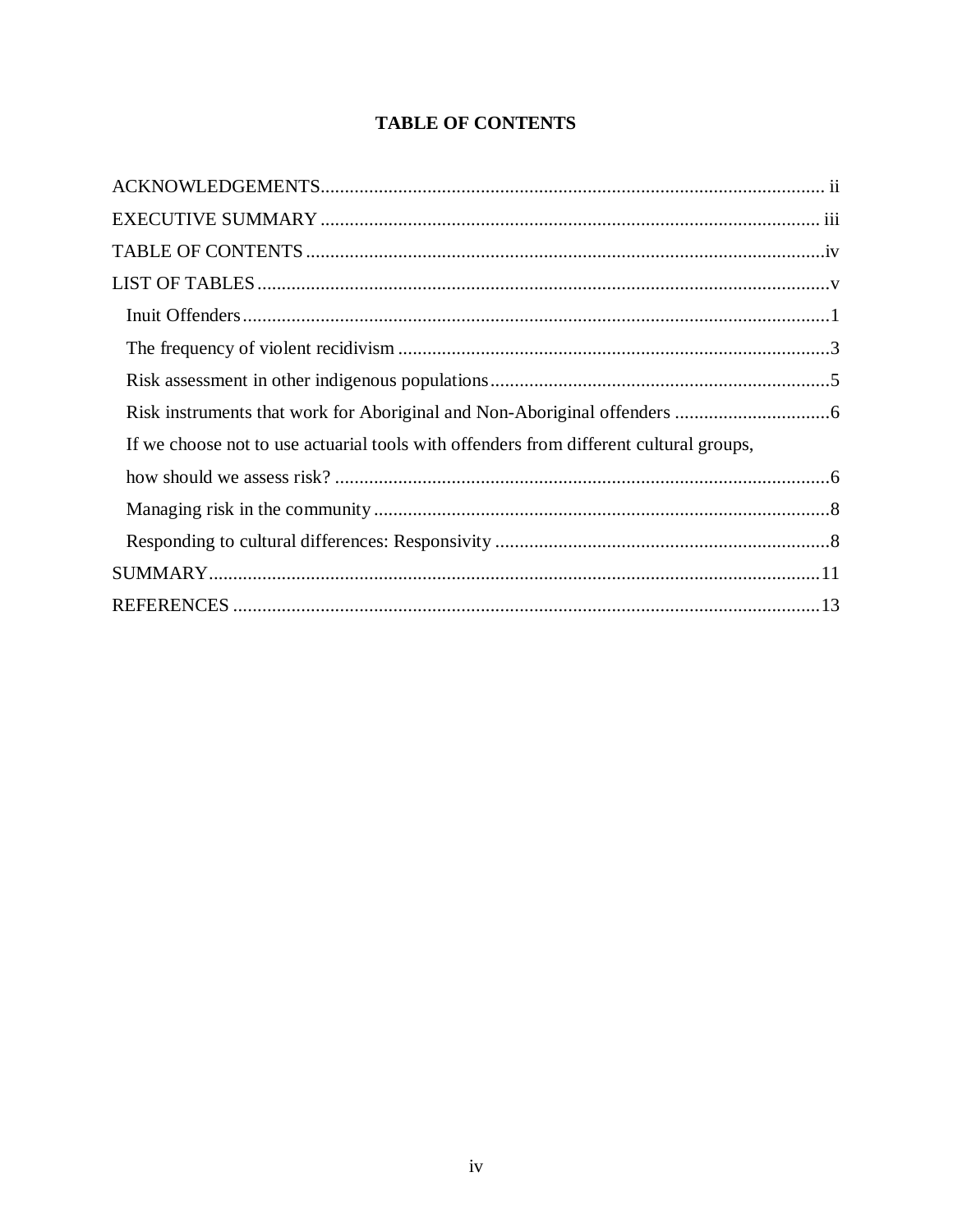## **LIST OF TABLES**

| Table 2: Male releases from CSC by selected race groupings over a 5 year period                  |  |
|--------------------------------------------------------------------------------------------------|--|
| Table 3: Risk assessment instruments that have been shown to reliably predict risk of recidivism |  |
|                                                                                                  |  |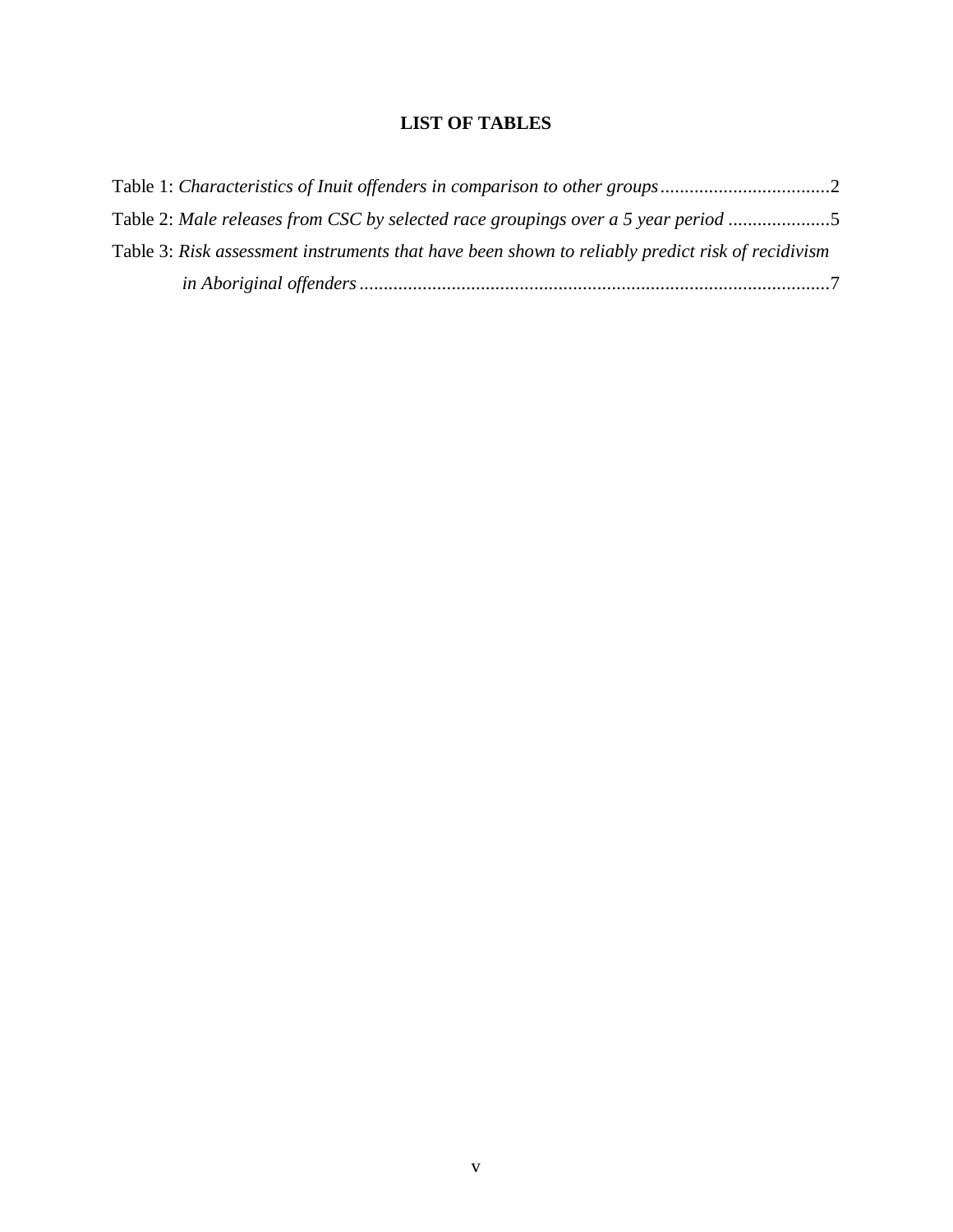#### **Feasibility of an Inuit Specific Violence Risk Assessment Instrument**

The *National Joint Board of Investigation (NJBOI) into the Release and Supervision of an Offender on Full Parole Convicted of First-degree Murder of his Parole Officer on February 22, 2006 in Yellowknife, Northwest Territories* (Correctional Service of Canada, 2005) made a total of 71 recommendations resulting from their investigations and findings. Among others, the Research Branch was tasked with recommendation number 58. This recommendation stated that the Correctional Service of Canada (CSC) and the National Parole Board (NPB) "should develop an appropriate statistical risk assessment tool specifically for Inuit offenders" (p. 162).

This paper responds to that recommendation by first outlining some characteristics of the Inuit population currently being held within CSC institutions and the frequency of violent recidivism for offenders while on community supervision. This paper provides a tabular presentation of the various established risk assessment instruments that have been shown by research to be reliable and valid with Aboriginal samples, provides suggestions on the acceleration of efforts to provide culturally appropriate interventions, and concludes with some suggestions for further research.

#### **Inuit Offenders**

Inuit offenders are overrepresented in the Canadian criminal justice system relative to their numbers in the Canadian population. Inuit people make up only 0.16% (one-sixth of one percent) of the Canadian population (Statistics Canada, 2008) while Inuit offenders make up 0.95% (just less than one percent) of the incarcerated federal offender population. Inuit offenders are present in the federal correctional system at a rate almost six times greater than their representation in the general Canadian population.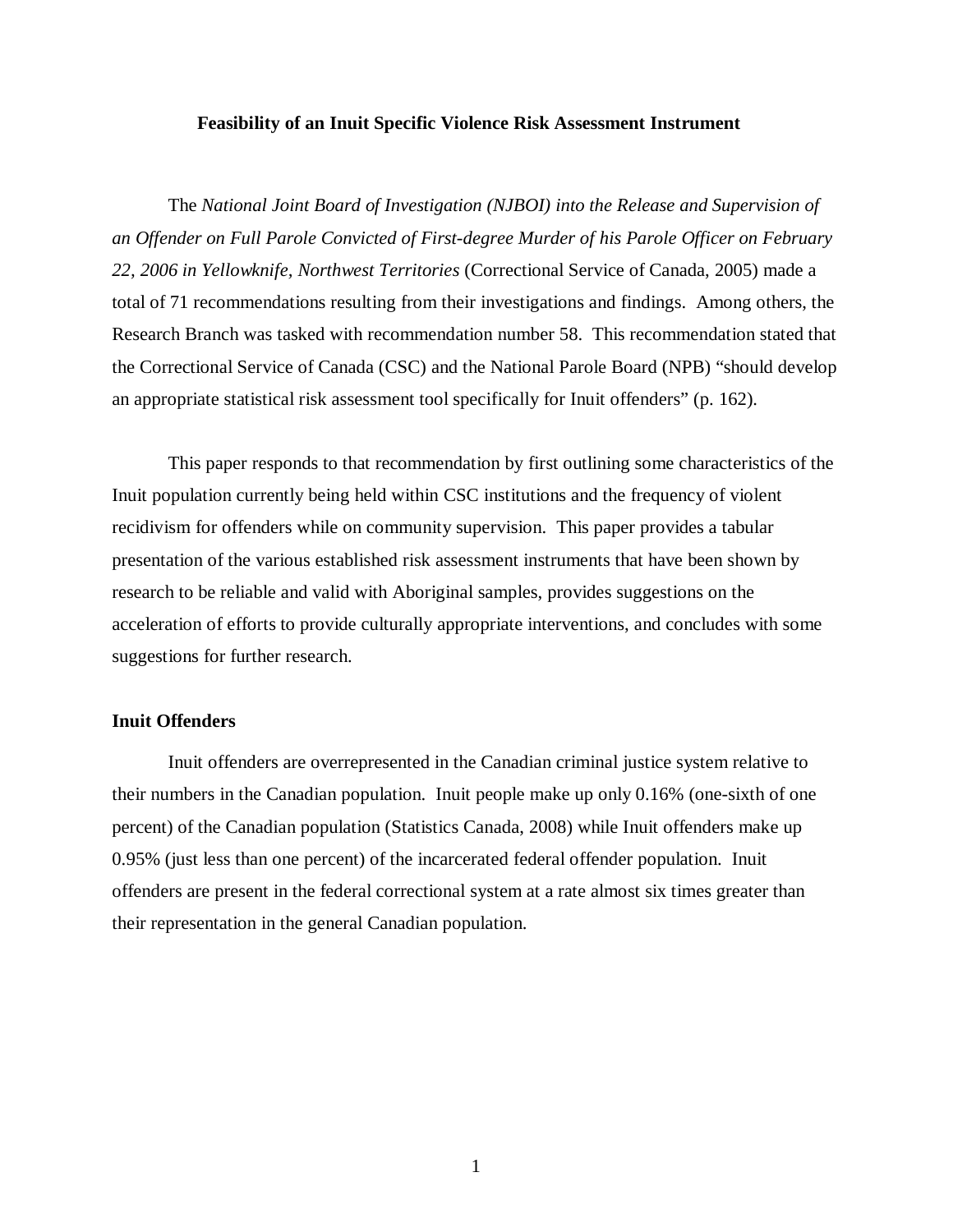### Table 1:

|                                                                       | <b>First Nations</b><br>and Métis |        |        | Inuit          |        | Other  |        | Caucasian |  |
|-----------------------------------------------------------------------|-----------------------------------|--------|--------|----------------|--------|--------|--------|-----------|--|
| Number of offenders<br>self-describing ethnic<br>identity             | 2,490                             |        | 125    |                | 2,006  |        | 8,533  |           |  |
|                                                                       | Male                              | Female | Male   | Female         | Male   | Female | Male   | Female    |  |
| Number of offenders                                                   | 2,335                             | 155    | 121    | $\overline{4}$ | 1,933  | 73     | 8,268  | 265       |  |
| Percentage of<br>incarcerated<br>federal correctional<br>population   | 17.8                              | 1.18   | 0.92   | 0.03           | 14.7   | 0.55   | 62.9   | 2.01      |  |
| Average age in years                                                  | 36.0                              | 34.0   | 37.3   | 31.2           | 34.2   | 35.9   | 40.8   | 38.2      |  |
| (SD)                                                                  | (10.6)                            | (9.4)  | (10.3) | (0.96)         | (10.6) | (11.5) | (12.3) | (11.2)    |  |
| Married or Common-<br>law status                                      | 37.8%                             | 36.8%  | 24.0%  | 0.0%           | 51.0%  | 34.2%  | 36.0%  | 37.7%     |  |
| Education                                                             |                                   |        |        |                |        |        |        |           |  |
| Percentage with<br>less than grade 8                                  | 22.9%                             | 27.6%  | 44.8%  | 0.0%           | 18.4%  | 10.6%  | 22.9%  | 18.0%     |  |
| Percentage with<br>$\overline{\phantom{a}}$<br>less than grade<br>10  | 60.1%                             | 58.0%  | 76.4%  | 33.3%          | 40.4%  | 28.8%  | 47.6%  | 40.6%     |  |
| Percentage - no<br>$\overline{\phantom{0}}$<br>high school<br>Diploma | 88.0%                             | 84.6%  | 91.5%  | 66.7%          | 74.4%  | 54.6%  | 74.7%  | 66.2%     |  |

*Characteristics of Inuit offenders in comparison to other groups*

Offender characteristics as of March 1, 2009, Institutional count = 13,154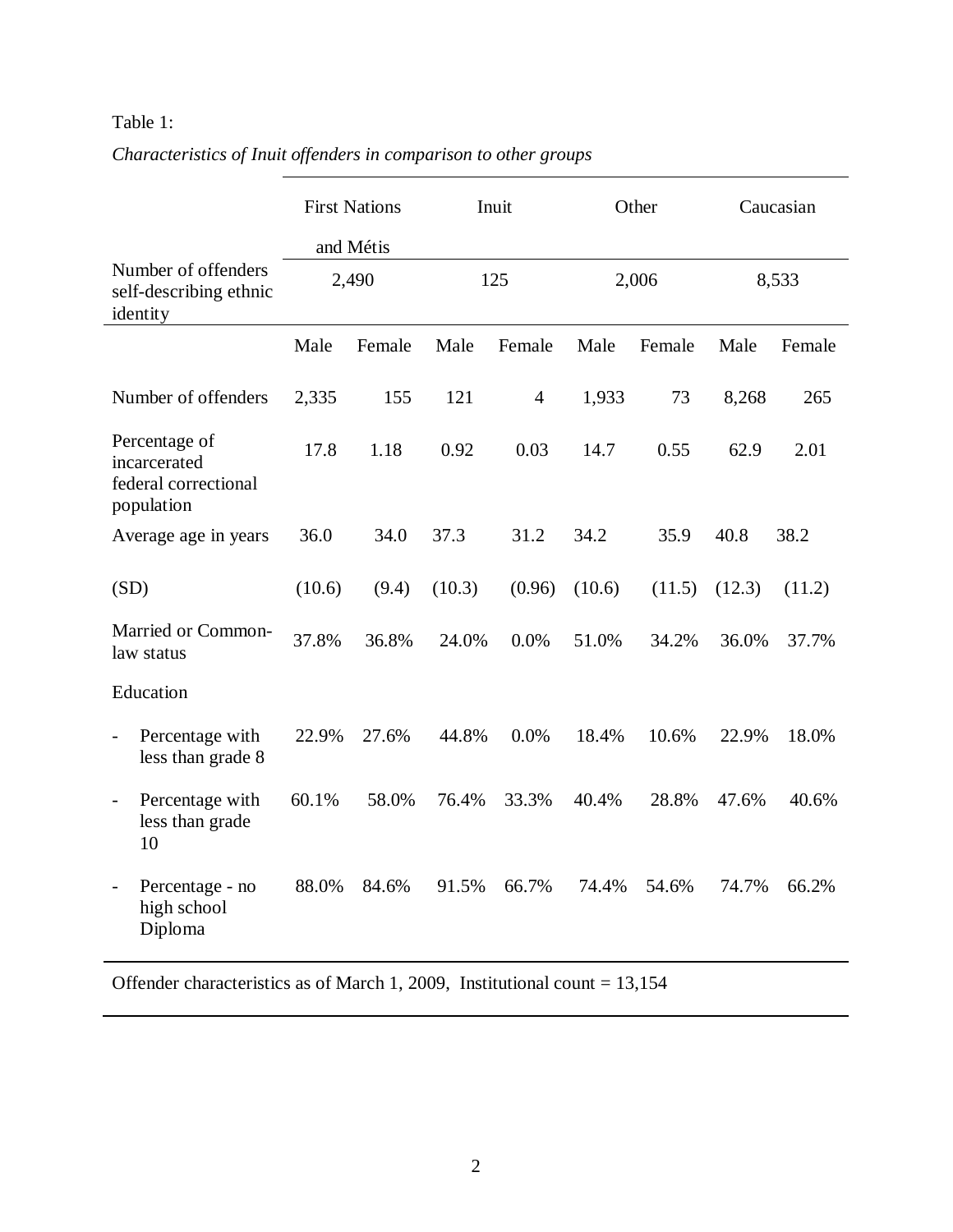As can be seen in Table 1, Inuit offenders, both male and female, comprise just less than 1% of the federal incarcerated population. Inuit offenders appear disadvantaged in relation to other ethnic and cultural groups, having fewer social supports (as shown by marital or commonlaw status) and having lower educational attainment.

As of March 1, 2009 there were 13,154 offenders within CSC institutions and 125 of these offenders were Inuit (121 males and 4 females). Of this 125, 90 (72%) have a violent offence on their record, 62 (50%) have a sexual offence, 34 (27%) have both a violent and a sexual offence on their record and 17 (14%) have histories of incarceration for offences other than sexual or violent. Of these same 125 offenders, 77 (62%) are currently serving a sentence for a violent offence, 55 (44%) for a sexual offence, 17 (14%) for both a violent and a sexual offence, and 7 (6%) are serving sentences for crimes other than sexual or violent<sup>1</sup>.

With these low numbers of Inuit offenders within the system these data indicate that any Inuit specific risk assessment would be used, on average, only eight times for every thousand male offenders admitted to the CSC, or about 40 times a year (Public Safety Canada, 2008).

#### **The Frequency of Violent Recidivism**

 $\overline{a}$ 

A fundamental problem of violence prediction resides in the relatively low frequency of violent or sexual recidivism in criminal offenders (Bonta, Harmann, Hann, & Cormier, 1996; Hanson & Bussière, 1998; Harris & Hanson, 2004; Mossman, 2008; Wakefield & Underwager, 1998). By definition, low frequency events are difficult to predict (Mossman, 2008); just as rare physical events such as tsunamis and lightning strikes are difficult to predict. Both common sense and mathematical probability indicate that these events will happen, but not when and never exactly where. Data from 2007-08 indicate that less than 2% of offenders on conditional release committed another violent offence (including sexual offences). The violent reoffence rates were 1.9% of offenders on Statutory Release, less than half of one percent (0.4%) of offenders on Day Parole, and less than one percent (0.9%) of those on Full Parole (Public Safety Canada, 2008).

<sup>&</sup>lt;sup>1</sup> Categories of offence in the above two sentences are not exclusive.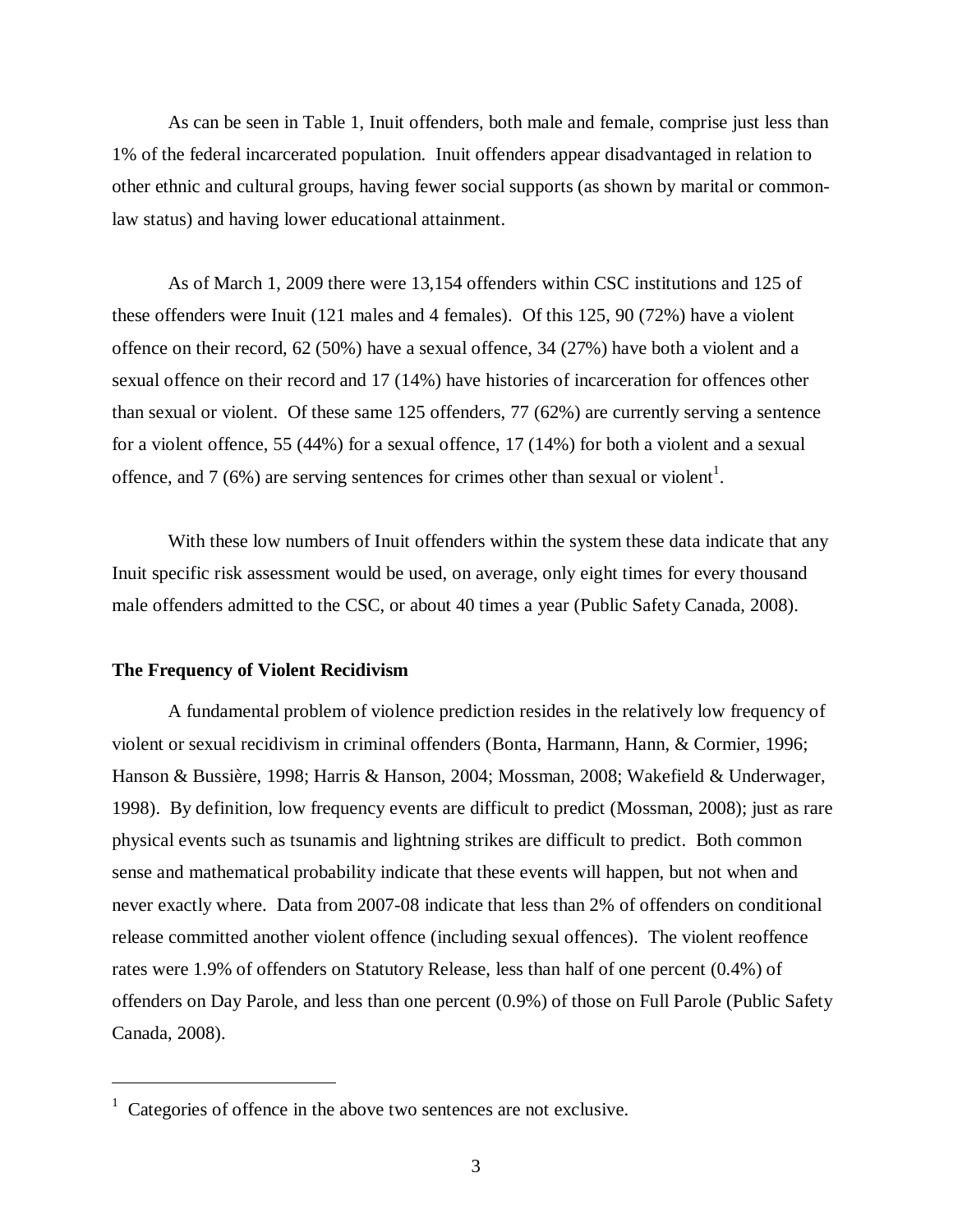Mathematically, the ability to accurately predict outcomes decreases as the behaviour or event becomes less frequent. The most reliable prediction occurs when the probability of the behaviour of interest happening is 50%. As the likelihood of a behaviour actually occurring varies from 50%, our mathematical ability to predict that behaviour lessens (Wakefield & Underwager, 1998).

The low number of Inuit offenders within the Canadian federal system combined with the low base-rate for violent or sexual re-offence means that predicting the behaviour would be difficult if not impossible. In addition, these factors (low base rate and low incidence) dictate many years of data to test and validate a scale. For example, if there were 50 Inuit releases per year exhibiting a base rate of 2% for violent and sexual re-offence you would anticipate only one violent or sexual release failure each year. To test any sort of recidivism scale would require, at absolute minimum, 20 violent reoffences and as a result, it would take 20 years to gather enough data to validate a scale.

It so happens that this estimation is quite close to the objective numbers. In Table 2, the release statistics are given for the years 2004 through 2008 for male offenders by self-identified ethnic identity. As can be seen, an average of 41 Inuit offenders were released each year over this 5 year period. Given the known base-rate and this average number of releases, it is anticipated that it would take over 24 years of data to accumulate 20 violent reoffences. This in turn precludes the possibility of having a sufficient number of Inuit offenders to complete the validation of a separate risk assessment tool that would pass accepted scientific minimum standards for the development of predictive instruments.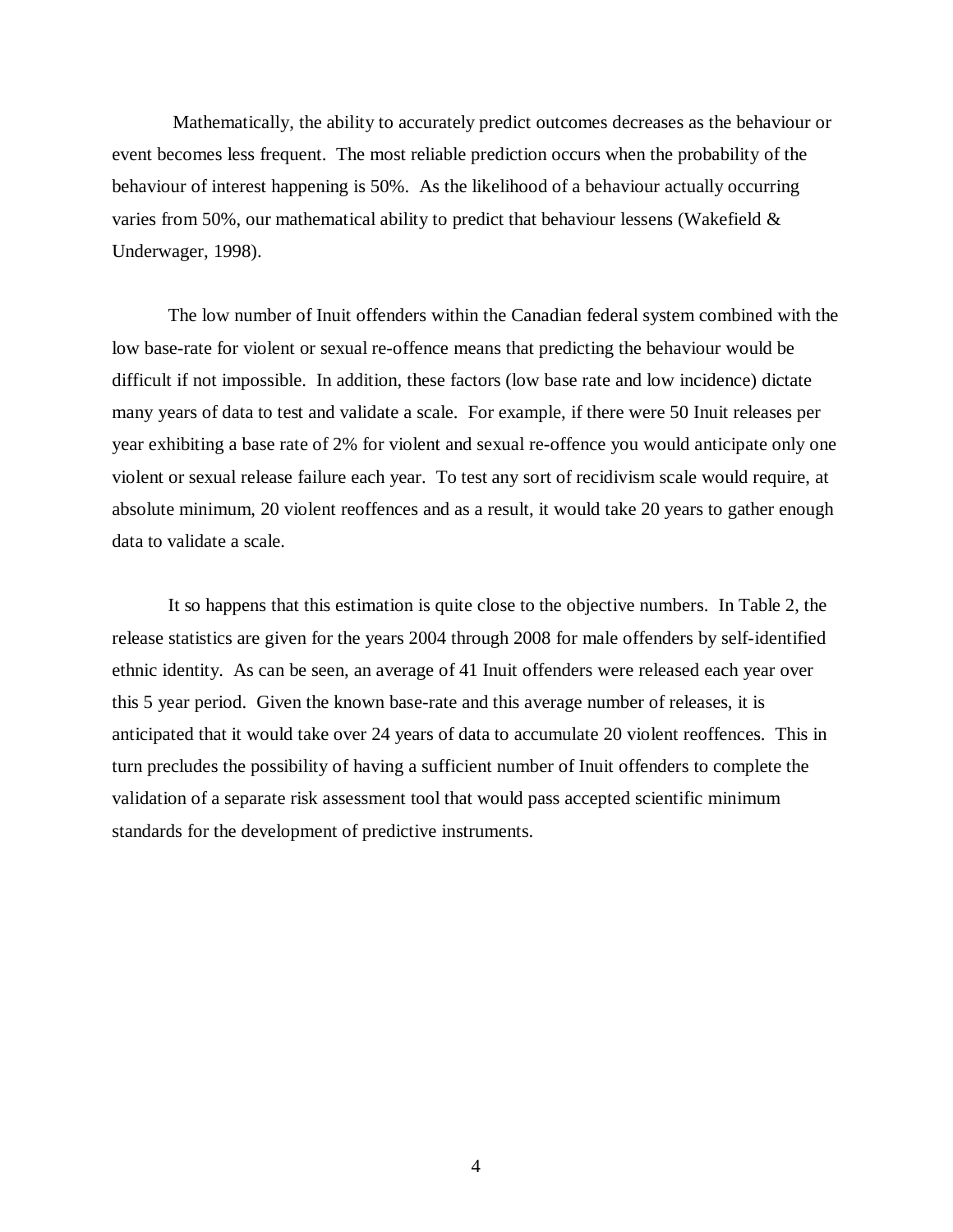#### Table 2:

| Male Releases from the CSC 2004 - 2008 |                      |       |       |           |        |
|----------------------------------------|----------------------|-------|-------|-----------|--------|
|                                        | <b>First Nations</b> |       |       |           |        |
|                                        | and Métis            | Inuit | Other | Caucasian | Totals |
| 2004                                   | 1,540                | 58    | 1,094 | 5,927     | 8,619  |
| 2005                                   | 1,017                | 38    | 800   | 4,021     | 5,876  |
| 2006                                   | 871                  | 38    | 854   | 3,505     | 5,268  |
| 2007                                   | 854                  | 33    | 907   | 3,505     | 5,297  |
| 2008                                   | 710                  | 38    | 1,080 | 3,289     | 5,117  |
|                                        |                      |       |       |           |        |
| 5 year average                         | 998                  | 41    | 947   | 4,049     | 6,035  |

*Male releases from the CSC by selected race groupings over a 5 year period*

#### **Risk Assessment in other Indigenous Populations**

Correctional officials in two countries with indigenous populations, Australia and New Zealand, have examined the feasibility of developing culturally specific risk assessment instruments.

Allen and Dawson (2004) attempted to identify culturally unique risk factors for the Australian Aboriginal population, different from, or in addition to, those that predict for non-Aboriginal Australians. These researchers, however, met with no success, being unable to find any separate risk factors that predicted sexual or violent recidivism specifically for Australian Aboriginal male sexual or violent offenders. These authors described their results as "disappointing".

The New Zealand Department of Corrections has recently instituted a computerized risk assessment system for sexual offenders called the STATIC-AS (after Hanson & Thornton, 1999). This risk assessment methodology is working relatively well, producing Receiver Operating Characteristic (ROC) statistics (Swets, Dawes, & Monahan, 2000) between 0.70 and 0.78 (moderate to strong levels of prediction, Cohen, 1988). Analysis using a country-wide sample comprising 1,094 offenders, of which approximately 40% were of Maori heritage, revealed that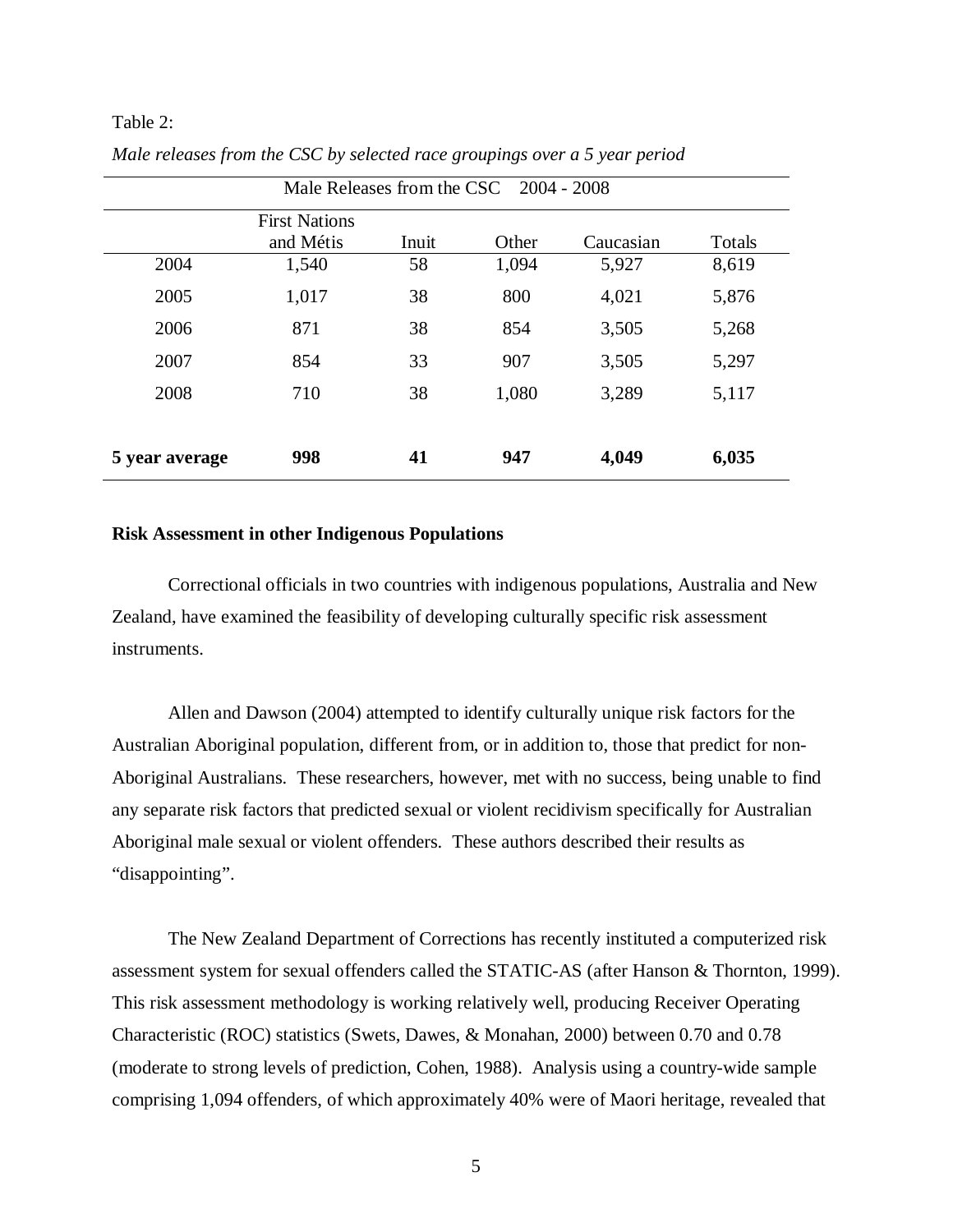this risk assessment did not report differential risk profiles for Maori offenders. As a result, New Zealand continues to use the STATIC-AS with Caucasians, Maori, and Pacific Islander offender groups (Skelton, Riley, Wales, & Vess, 2006).

#### **Risk Instruments that Work for Aboriginal and Non-Aboriginal Offenders**

In her paper on risk assessment of Aboriginal males, Rugge (2006) acknowledged that most risk assessment instruments presently in use in the western world were originally validated on non-Aboriginal offenders. As can be seen in Table 3, by pulling together the findings of relevant research (Harris et al., 2009; Rugge, 2006) we observe a wide range of validated risk assessment tools that reliably assess risk in Aboriginal offenders. There is limited theoretical or practical reason why these risk assessments would not apply equally well to Inuit offenders.

## **If we choose not to use actuarial tools with offenders from different cultural groups, how should we assess risk?**

Concerns about cultural differences in the assessment and treatment of various racial, ethnic, and cultural groups are not new (Anastasi, 1988; Weekes, Morison, Millson, & Fettig, 1995; Starr, 1978). The need for better risk prediction for violent behaviours and cultural sensitivity in the assessment and treatment of Aboriginal offenders has long been recognized by the CSC (Correctional Service Canada, 1989). Given these facts, it is not surprising that policy and decision makers question whether risk assessment technologies validated on non-Inuit samples are appropriate for Inuit offenders. This is critical given that the offenders' risk levels should inform decisions impacting many areas including public safety and personal liberty. This is especially important in the Canadian context where sentencing guidelines as laid out in the Criminal Code of Canada (C.C.C.) dictate that all offenders be held in "the least restrictive placement" (C.C.C., S. 718.2 (d)).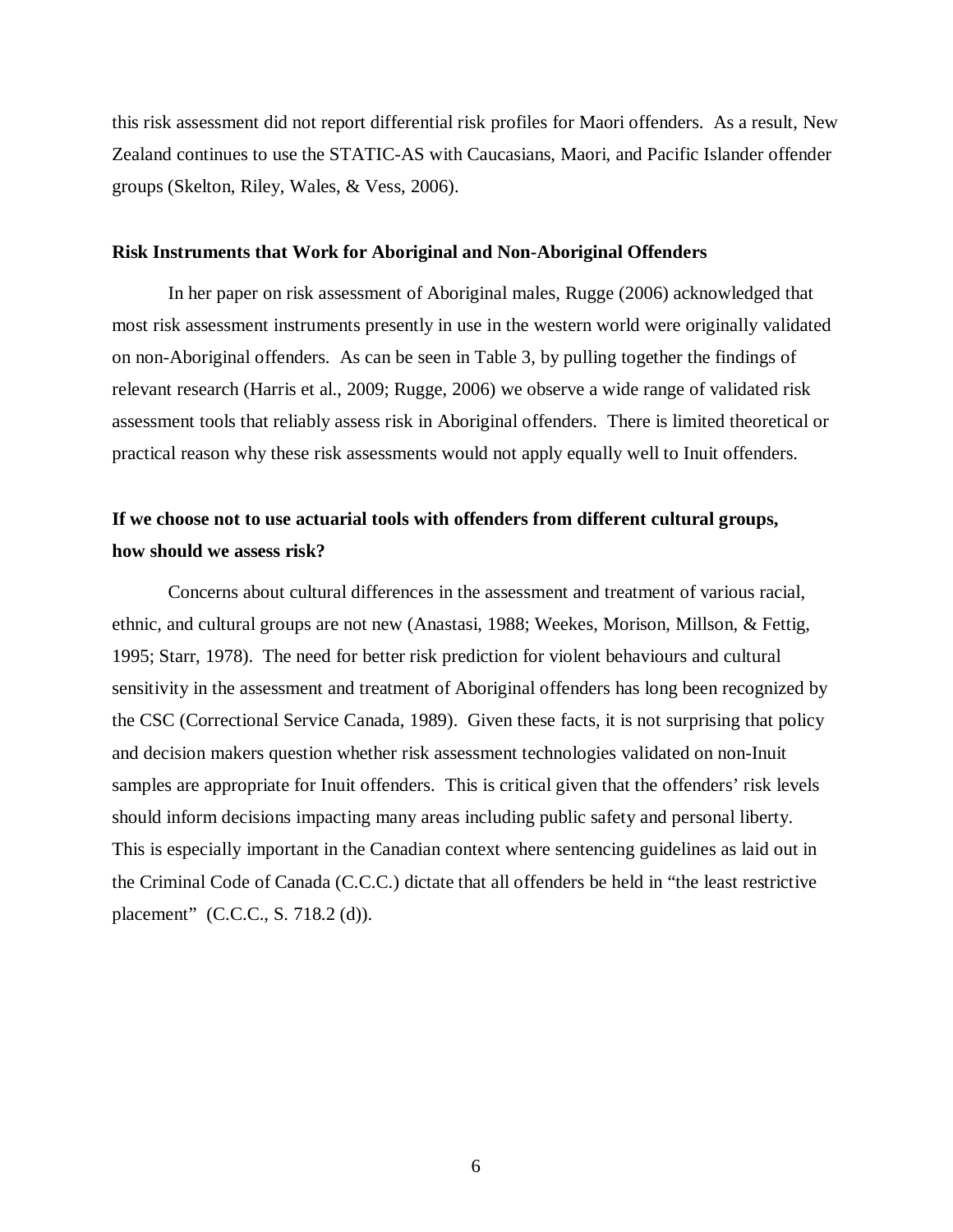### Table 3:

*Risk assessment Instruments that have been shown to reliably predict risk of recidivism in*

*Aboriginal offenders*

| Name of Risk Tool                               | What it assesses                                                       | Reference                                                      |
|-------------------------------------------------|------------------------------------------------------------------------|----------------------------------------------------------------|
| Level of Service Inventory -<br>Revised (LSI-R) | Risk of general recidivism<br>using both static and<br>dynamic factors | Andrews & Bonta, 1995                                          |
| <b>SIR Scale</b>                                | Risk of general recidivism                                             | Nuffield, 1982<br>Nafekh & Motiuk, 2002<br>Hann & Harman, 1993 |
| Dynamic Factors Intake<br>Assessment (DFIA)     | Dynamic risk factors that<br>predict general recidivism                | Brown & Motiuk, 2005                                           |
| Manitoba Risk Needs Scale                       | Risk of general recidivism<br>and treatment/intervention<br>needs      | Bonta, LaPrairie, & Wallace-<br>Capretta, 1997                 |
| STATIC-99                                       | Risk of sexual recidivism for<br>sexual offenders                      | Nicholaichuk, 2001<br>Dempsey, 2002                            |
| <b>Violence Risk Assessment Guide</b><br>(VRAG) | Risk of violent recidivism                                             | Dempsey, 2002                                                  |
| <b>Sexual Violent Risk-20</b><br>$(SVR-20)$     | Risk of sexual and violent<br>recidivism                               | Dempsey, 2002                                                  |

If formalized static and dynamic risk assessment for Inuit and other minority groups are not used, what are the options? The most likely result would be a return to the use of unstructured clinical judgement where someone "decides" how risky an Inuit offender is based upon idiographic characteristics using a process that is by its very nature non-replicable and nonverifiable. In short, judgement based upon "clinical experience". As Grove and Meehl (1996) said,

> *"Clinical experience* is only a prestigious synonym for *anecdotal evidence* when the anecdotes are told by someone else with a professional degree and a license to practice a healing art" (p. 321).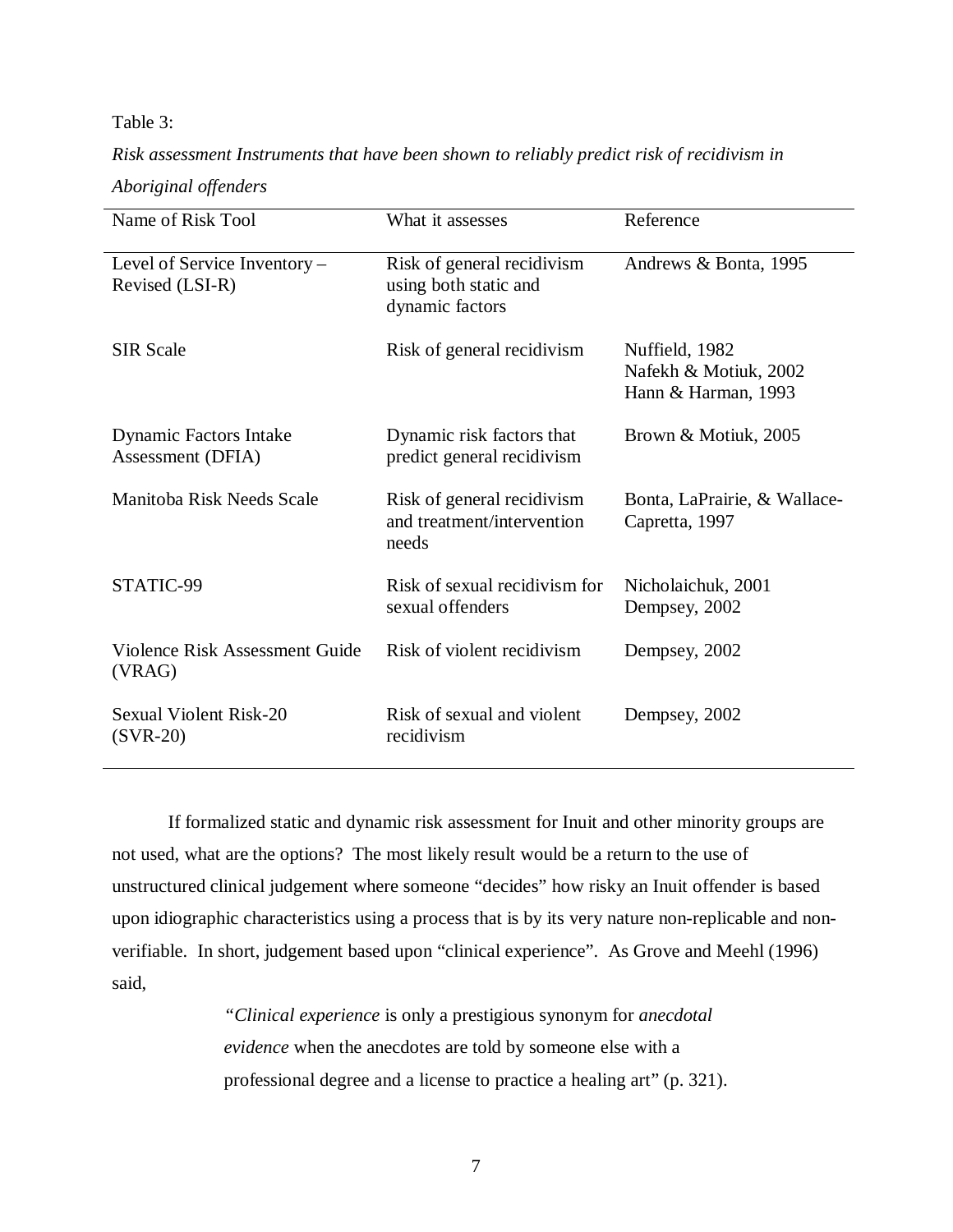There is no question that actuarial methods of risk prediction out-perform clinical methods (Douglas, Cox, & Webster, 1999; Grove & Meehl, 1996; Grove, Zald, Lebow, Snitz, & Nelson, 2000; Hanson & Morton-Bourgon, 2007). Indeed, not to use empirically-based risk assessment with Inuit offenders would deny that group the benefits of transparent, accountable, and independently reviewable risk assessment procedures.

#### **Managing risk in the community**

Risk assessment instruments provide guidance on the objective level of risk that an offender presents at release. Nonetheless, no instrument can provide 100% accuracy of prediction on when or where an event will occur. The difficulties in accurate prediction outlined in earlier sections of this paper underscore the need for high standards in the ongoing community management of high risk offenders. One thing that empirically-based risk assessment instruments do very well is to reliably rank offenders into nominal categories of risk (Hanson & Morton-Bourgon, 2007), such as high, low, and moderate based upon their risk of reoffence once released.

The scientific identification of high risk cases improves the correctional system's chances of intervening before a catastrophic event occurs. Ongoing review of community status variables such as substance use, attitudes, employment, general self-regulation, family and intimate relationships and overall community functioning can help to identify those cases where problems are more likely to occur. Consistent monitoring of high risk cases once in the community is critical to the prevention of violent reoffence. However, not even this process can ensure that no cases of unexpected violence will occur, given the nature of the offender population monitored by the CSC.

#### **Responding to Cultural Differences: Responsivity**

The Responsivity Principle, as outlined by Andrews and Bonta (1994, 2006), states that treatment must be delivered to the offender in such a way that they can benefit from it, taking into account each offender's abilities, cultural needs, experiences, and learning style. For example, having an illiterate offender in a psycho-educational group that uses an approach based in an exercise book with written homework is neither efficient, effective, nor fair to the offender.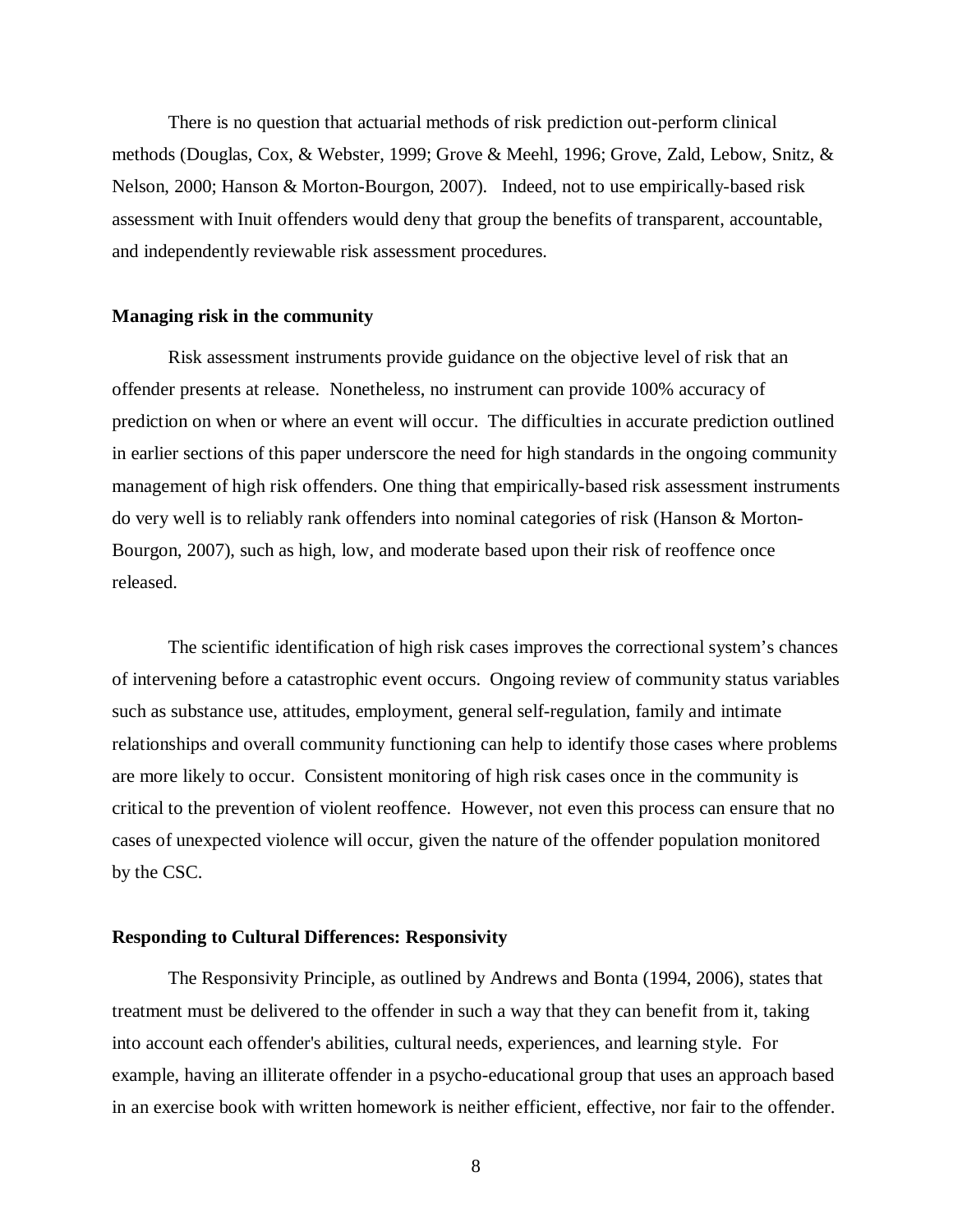It is at this level that cultural differences and sensitivities must be carefully taken into account.

Instead of developing new "culturally dependent" psychometric measures of risk, it may well be more effective to strengthen the existing trend towards suitable therapeutic interventions for Inuit offenders, that take into account their individual experiences, insights, culture, and heritage. An example of this approach is the Tupic program (Trevethan, Moore, & Naqitarvik, 2004) which provides culturally appropriate treatment for Inuit sex offenders incarcerated in federal custody using the skills of Inuit facilitators and healers.

The primary avenue of access to developing culturally relevant and effective intervention programs resides in the Risk-Needs-Responsivity (RNR) model of offender rehabilitation (Andrews & Bonta, 2006). This rehabilitation model has been used in recent years to guide interventions in the field of corrections throughout the world and has resulted in reduction of recidivism rates and safer communities (Ward, Melser, & Yates, 2007). The Responsivity Principle requires that accommodations be made to present treatment materials in a way that is understandable and culturally relevant to the participant. Resulting interventions and supervision must be responsive to the needs of the individual regardless of culture. For Inuit offenders this might well include consultations with Elders, taking into account special responsivity factors such as the increased incidence of Foetal Alcohol Spectrum Disorders, and generally placing greater emphasis upon group adhesion and traditional values.

There is no question that accommodation should be made for Inuit culture and experience, indeed, *R. v. Gladue* (1999), clearly states that the nature and context of Aboriginal life and the cultural experiences of Aboriginal people must be taken into consideration when reviewing criminal sanctions and interventions. But the place for these differences to be explored and used to promote healing and safe reintegration to society is in the intervention, supervision, and treatment programs tailored for the Inuit experience using the Responsivity Principle (Andrews & Bonta, 2006). This would ensure that programs and other correctional interventions take into account Inuit culture and experience; using examples and references that are reflective of their cultural background. A key element in developing culturally relevant interventions is to engage people of Inuit heritage in all stages of correctional intervention, but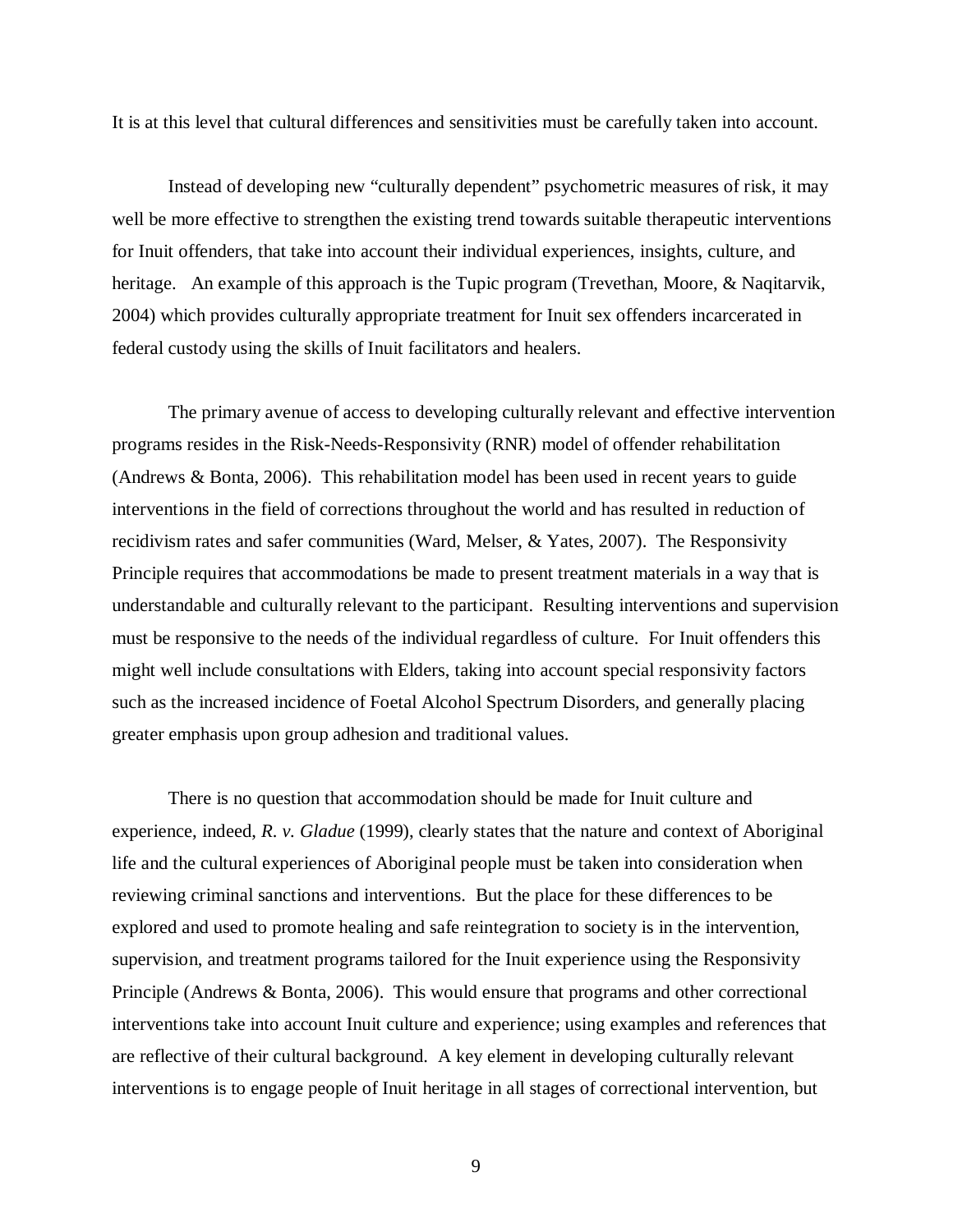most importantly at the treatment and release stages. Research on factors that are related to the successful reintegration of Aboriginal offenders has been taken in partnership with Aboriginal communities (Heckbert & Turkington, 2001) and this path may be one of the most promising.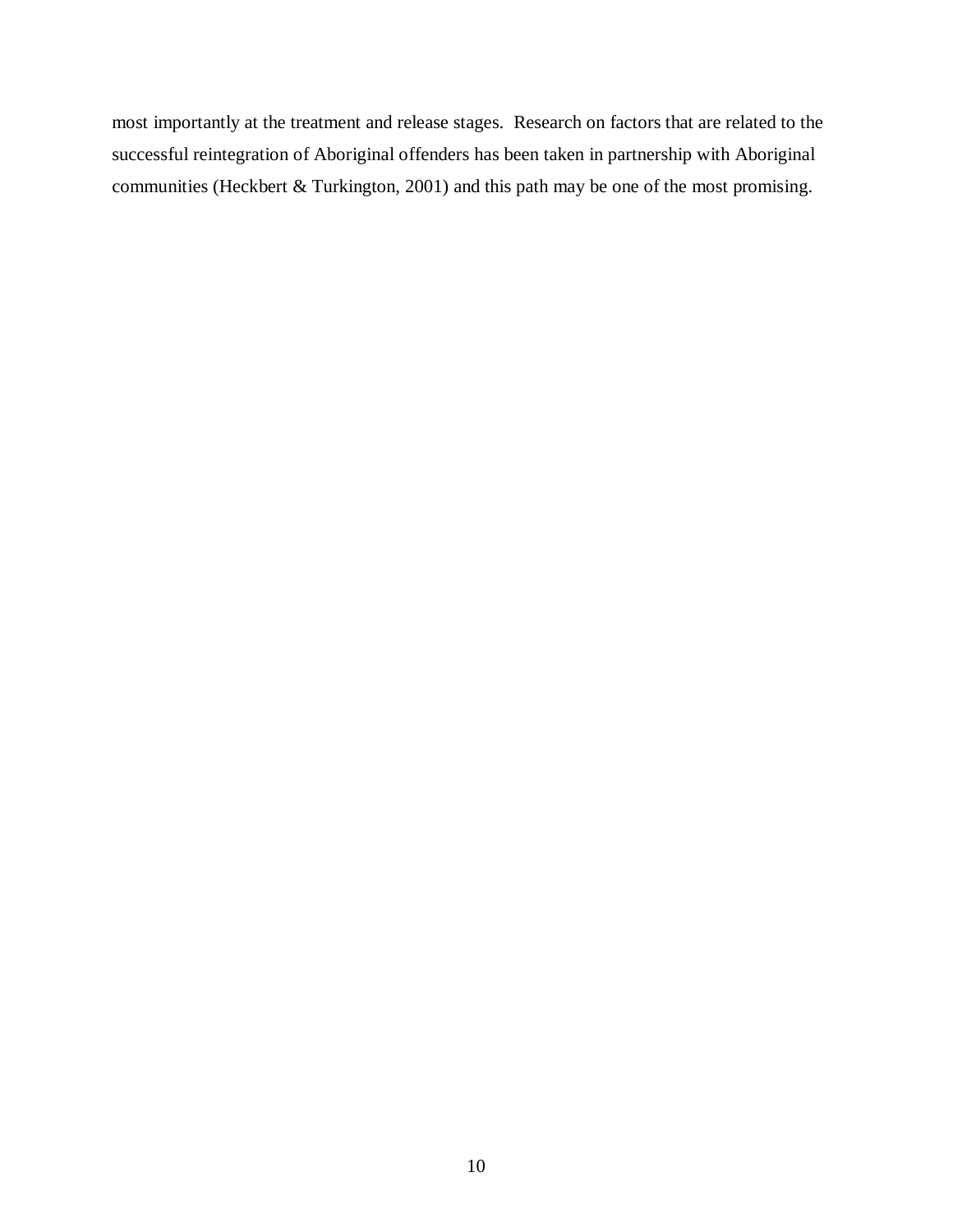#### **SUMMARY**

To date, the research shows that the majority of risk factors apply as well to Inuit offenders and offenders from other cultures, as they do to the general population of Caucasian offenders. The types of factors that are used to estimate risk are not determined by culture but reflect personal history. There is no scientific reason to assume that an Inuit offender would demonstrate a different risk pattern given the same risk markers as a non-Inuit offender (Andrews & Bonta, 1994, 2006).

Research studies have demonstrated little empirical support for the development of culture specific risk assessment tools (Allen & Dawson, 2004; Skelton et al., 2006) and research has had no success in distinguishing differential risk factors based upon cultural groups. This is due to the high degree of similarity in offenders' responses and characteristics regardless of culture (Bonta, Laprairie, & Wallace-Capretta, 1997; Cooke, Kosson, & Michie, 2001; Weekes et al., 1995).

As Rugge (2006) emphasizes in her paper, it is important that we do not try to "re-invent the wheel". Future research on risk assessment should be built upon the firm foundation of what is already known. Should some theoretical or empirical variable that enhances the accuracy, validity, or reliability of an Inuit risk assessment eventually be found, this variable should be thoroughly explored by research and tested empirically. To date, no such variable has come to light.

The *National Joint Board of Investigation (NJBOI) into the Release and Supervision of an Offender on Full Parole Convicted of First-degree Murder of his Parole Officer on February 22, 2006 in Yellowknife, Northwest Territories* (Correctional Service of Canada, 2005) in recommendation number 58 stated that the CSC and the NPB "should develop an appropriate statistical risk assessment tool specifically for Inuit offenders" (p. 162). It is recommended that the Service not develop an Inuit specific risk tool. Current assessment tools are effective for this population and a specialized tool would not add to the accuracy of prediction. In addition, developing such a tool would be extremely difficult given the low rate of recidivism for violent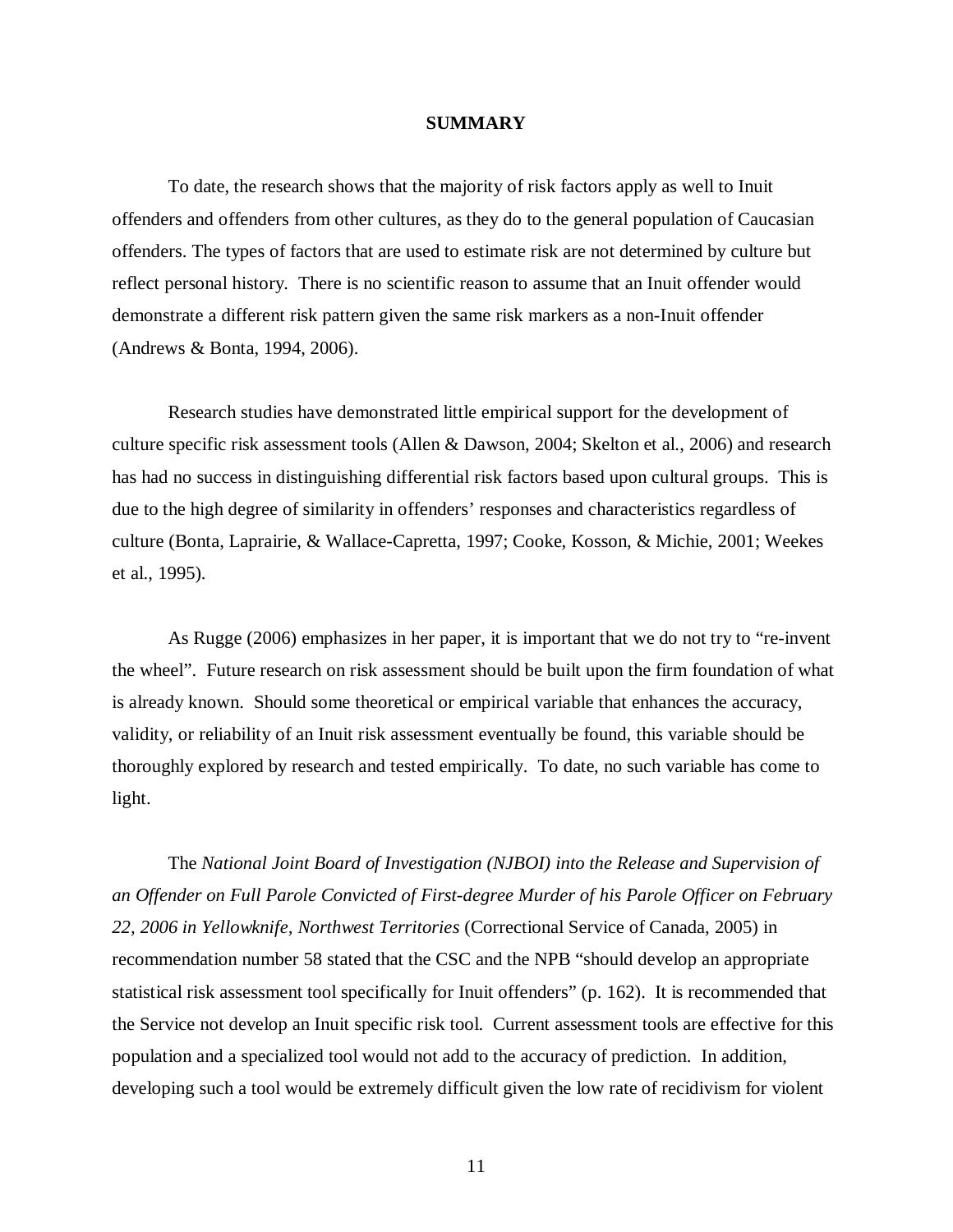offending and the total number of Inuit offenders within the CSC. As shown in Table 3, the scientific literature provides a list of widely used and accepted actuarial and dynamic risk assessment tools that are appropriate and should be used with all male offenders regardless of cultural background.

Having addressed the specific question of the NJBOI, and demonstrated that current risk assessment tools are appropriate, there remains a broader issue of assessment for Inuit people. It may not be possible to develop a statistically-based (actuarial) risk assessment tool for Inuit people, but a better understanding of factors affecting Inuit people would assist with the application of appropriate risk tools. Such exploration could identify alternative approaches that would better meet the needs of Inuit people, the National Parole Board and the Correctional Service of Canada.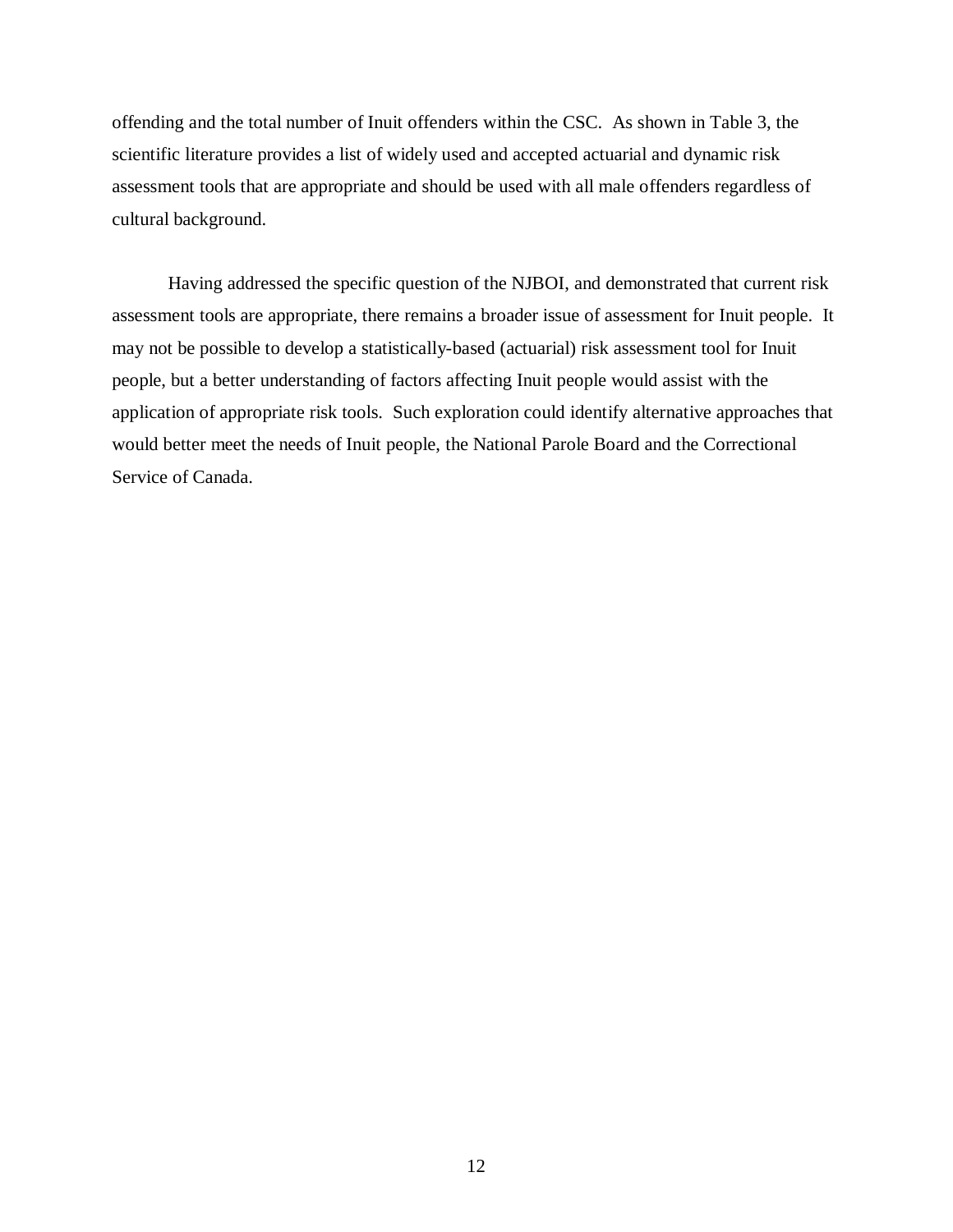### **REFERENCES**

Allen, A., & Dawson, D. (2004). Assessment of the risk of reoffending by indigenous male violent and sexual offenders. *Trends and Issues in Crime and Criminal Justice, 280*, 1-6.

Anastasi, A. (1988). *Psychological testing*. New York: MacMillan Publishing Company.

Andrews, D. A., & Bonta, J. (1994). *The psychology of criminal conduct (1st ed.).* Cincinnati, OH: Anderson.

Andrews, D. A., & Bonta, J. (1995). *LSI-R: The Level of Service Inventory-Revised*. Canada: Multi-Health Systems, Inc.

Andrews, D. A., & Bonta, J. (2006). *The psychology of criminal conduct* ( $4^{th}$  *ed.*). Cincinnati, OH: Anderson.

Bonta, J., Harman, W. G., Hann, R. G., & Cormier, R. B. (1996). The prediction of recidivism among federally sentenced offenders: A re-validation of the SIR scale. *Canadian Journal of Criminology, 38,* 61-79.

Bonta, J., Laprairie, C., & Wallace-Capretta, S. (1997). Risk prediction and re-offending: Aboriginal and non-Aboriginal offenders. *Canadian Journal of Criminology, 39,* 127-144.

Brown, S. L., & Motiuk, L. L. (2005). *The Dynamic Factors Identification and Analysis (DFIA) component of the Offender Intake Assessment (OIA) process: A meta-analytic, psychometric and consultative review*. Research Report R-164. Ottawa, ON: Correctional Service of Canada.

Cohen, J. (1988). *Statistical power analysis for the behavioural sciences.* Philadelphia, PA: Lawrence Erlbaum Associates.

Cooke, D. J., Kosson, D. S., & Michie, C. (2001). Psychopathy and ethnicity: Structural, item, and test generalizability of the psychopathy checklist-revised (PCL-R) in Caucasian and African American participants. *Psychological Assessment, 13*(4), 531-542.

Correctional Service of Canada. (1989). *Task force on Aboriginal peoples in federal corrections.* Ottawa, ON: Ministry of Supply and Services.

Correctional Service of Canada and National Parole Board (2005). *National joint board of investigation into the release and supervision of an offender on full parole charged with firstdegree murder of a parole officer on October 7, 2004 in Yellowknife, Northwest Territories.* Ottawa, ON: Correctional Service of Canada and National Parole Board of Canada.

Dempsey, C. (2002). *A comparison of risk assessment instruments with community based sexual offenders.* Unpublished masters dissertation, University of Leicester, Leicester.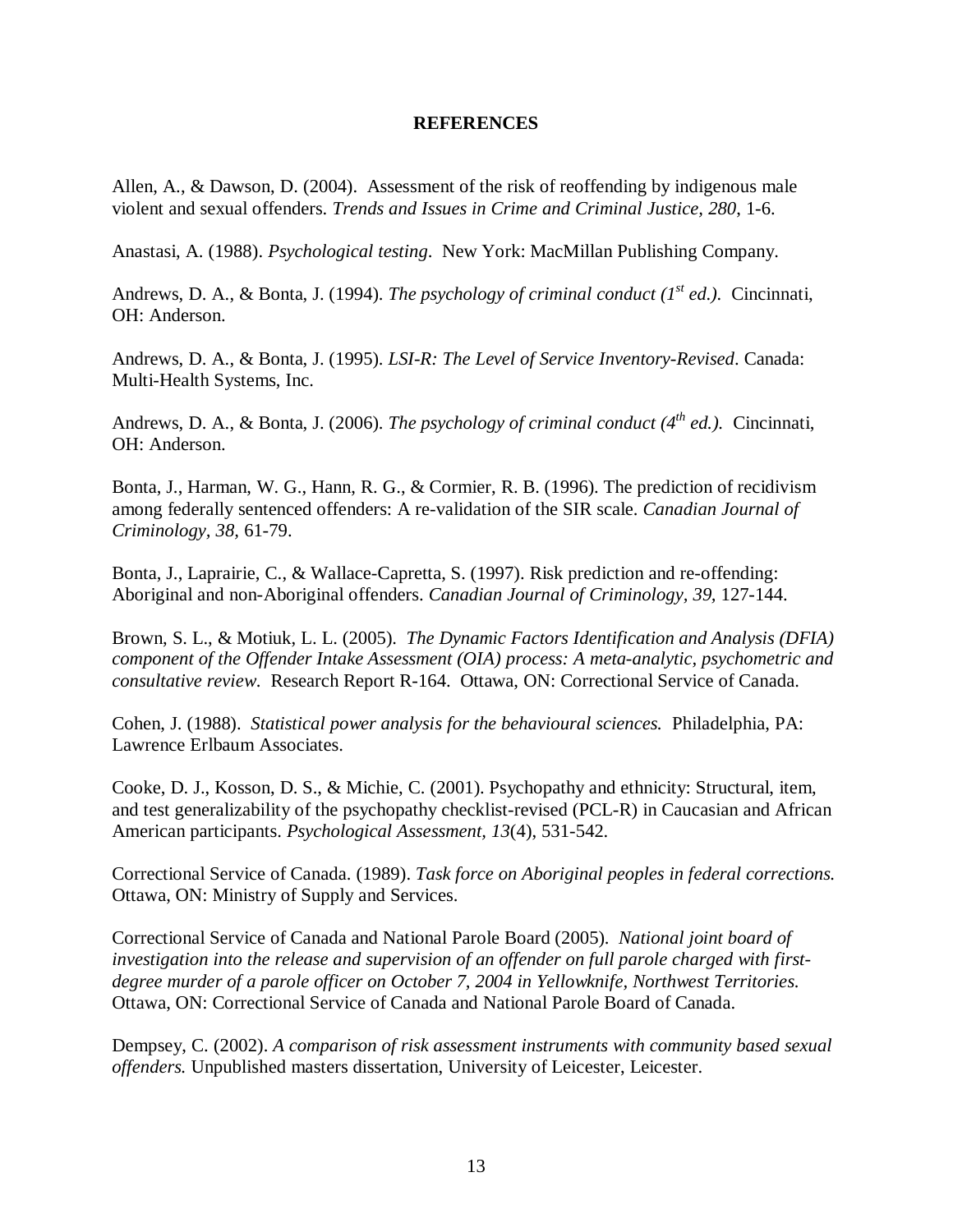Douglas, K. S., Cox, D. N., & Webster, C. D. (1999). Violence risk assessment: Science and practice. *Legal and Criminological Psychology, 4*(2), 149-184.

Grove, W. M., & Meehl, P. E. (1996). Comparative efficiency of informal (subjective, impressionistic) and formal (mechanical, algorithmic) prediction procedures: The clinical/statistical controversy. *Psychology, Public Policy, and Law, 2,* 293-323.

Grove, W. M., Zald, D. H., Lebow, B. S., Snitz, B. E., & Nelson, C. (2000). Clinical versus mechanical prediction: A meta-analysis. *Psychological Assessment, 12,* 19-30.

Hann, R. G., & Harman, W. G. (1993). *Predicting release risk for Aboriginal penitentiary inmates.* (User Report No. 1993-12). Ottawa, ON: Correctional Service Canada.

Hanson, R. K., & Bussière, M. T. (1998). Predicting relapse: A meta-analysis of sexual offender recidivism studies. *Journal of Consulting and Clinical Psychology, 66*, 348-362.

Hanson, R. K., & Morton-Bourgon, K. E. (2007). *The accuracy of recidivism risk assessments for sexual offenders: A meta-analysis.* User Report 2007-01. Ottawa, ON: Public Safety and Emergency Preparedness Canada.

Hanson, R. K., & Thornton, D. (1999). *STATIC-99: Improving actuarial risk assessments for sex offenders.* User Report 99-02. Ottawa, ON: Department of the Solicitor General of Canada.

Harris, A. J. R., Cousineau, C., Pagé, C. A., Sonnichsen, P., & Varrette, S. (2009). *A short review of the scientific literature surrounding recidivism risk assessment with Aboriginal males.* Research Report. Ottawa, ON: Correctional Service of Canada, Research Branch.

Harris, A. J. R., & Hanson, R. K. (2004). *Sex offender recidivism: A simple question* (Corrections User Report No. 2004-03) Ottawa, ON: Public Safety and Emergency Preparedness Canada.

Heckbert, D., & Turkington, T. (2001). *Turning points: A study of the factors related to the successful reintegration of Aboriginal offenders.* Research Report R-112. Ottawa, ON: Correctional Service of Canada, Research Branch.

Mossman, D. (2008). Connecting which dots? Problems in detecting uncommon events. In A. J. R. Harris & C. A. Pagé, (Eds.). *Sexual homicide and paraphilias: The Correctional Service of Canada's Experts Forum, 2007*. Ottawa, ON: Correctional Service Canada.

Nafekh, M., & Motiuk, L. L. (2002). *The Statistical Information on Recidivism – Revised 1 (SIR-R1) scale: A psychometric examination.* Research Report No. R-126. Research Branch, Correctional Service of Canada, Ottawa.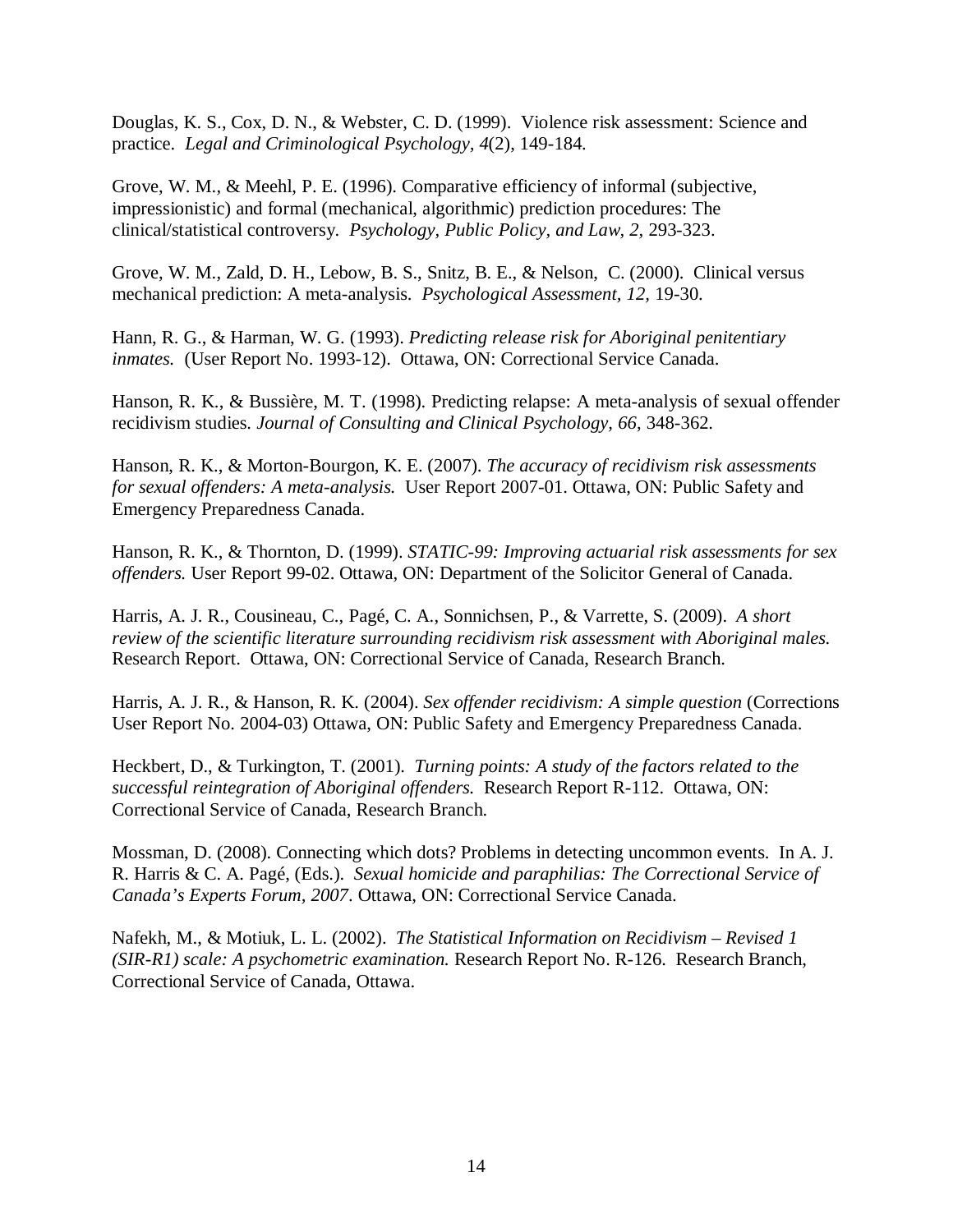Nicholaichuk, T. (2001, November). *The comparison of two standardized risk assessment instruments (RRASOR, Hanson, 1997; STATIC-99, Hanson & Thornton, 1999) in a sample of Canadian Aboriginal sexual offenders.* Paper presented at the 20<sup>th</sup> annual Research and Treatment Conference of the Association for the Treatment of Sexual Abusers, San Antonio, Texas.

Nuffield, J. (1982). *Parole decision-making in Canada: Research towards decision guidelines.* Ottawa, ON: Solicitor General of Canada.

Public Safety Canada. (2008). *Correctional and conditional release statistical overview: Annual report 2008*. Ottawa, ON: Public Works and Government Services Canada.

*R. v. Gladue*, (1999). 1 S. C. R. 688.

Rugge, T. (2006). *Risk assessment of male Aboriginal offenders: A 2006 perspective*. Ottawa, ON: Public Safety and Emergency Preparedness Canada.

Skelton, A., Riley, D., Wales, D., & Vess, J. (2006). Assessing risk for sexual offenders in New Zealand: Development and validation of a computer-scored risk measure. *Journal of Sexual Aggression, 12*(3), 277-286.

Starr, F. M. (1978). Indians and the criminal justice system. *Canadian Journal of Criminology, 20*, 317-323.

Statistics Canada 2008. *Aboriginal Identity (8), Area of Residence (6), Age Groups (12) and Sex (3) for the Population of Canada, Provinces and Territories, 2006 Census - 20% Sample Data (table). Topic-based tabulation. 2006 Census of Population.* Statistics Canada catalogue no. 97- 558-XCB2006006. Ottawa. Released January 15, 2008.

http://www12.statcan.ca/english/census06/data/topics/Print.cfm?PID=89121&GID=614135&D1 =0&D2=0&D3=0&D4=0&D5=0&D6=0 (accessed August 08, 2008).

Swets, J. A., Dawes, R. M., & Monahan, J. (2000). Psychological science can improve diagnostic decisions. *Psychological Sciences in the Public Interest, 1*, 1-26.

Trevethan, S., Moore, J. P., & Naqitarvik, L. (2004*). The Tupiq program for Inuit sexual offenders: A preliminary investigation.* Research Report No. R-153. Research Branch, Correctional Service of Canada, Ottawa.

Wakefield, H., & Underwager, R. (1998, May). *Assessing violent recidivism: Issues for forensic*   $p$ sychologists. Paper presented at the  $14<sup>th</sup>$  annual symposium of the American College of Forensic Psychology, San Francisco, CA.

Ward, T., Melser, J., & Yates, P. M. (2007). Reconstructing the risk-need-responsivity model: A theoretical elaboration and evaluation. *Aggression and Violent Behaviour, 12*, 208-228.